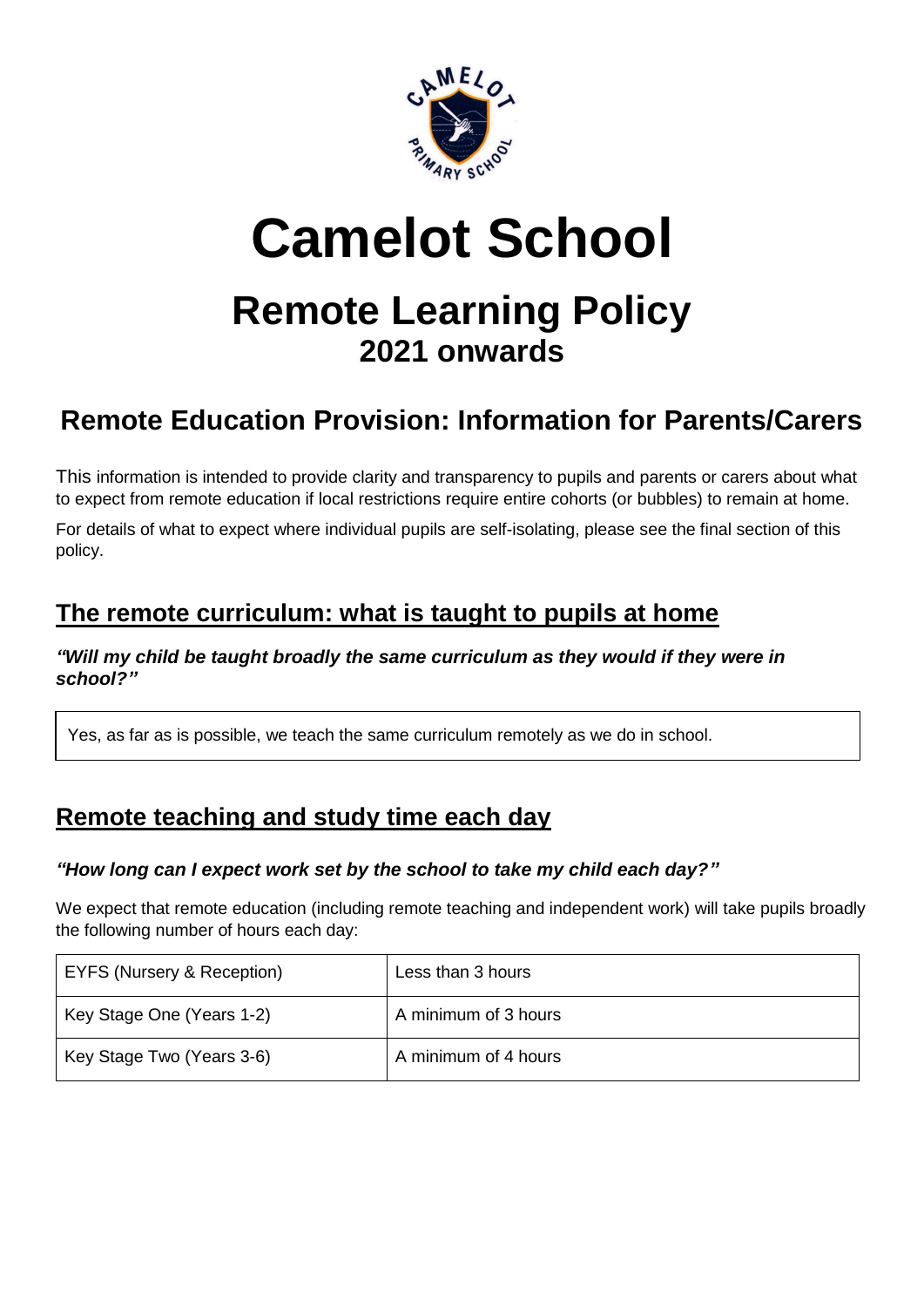## **Accessing remote education**

#### *"How will my child access any online remote education you are providing?"*

At Camelot, we use **Google Classroom** to provide our remote education. Your child will have a username and password to access the site. Please do contact your child's class teacher if your child has forgotten their log-in details.

#### *"If my child does not have digital or online access at home, how will you support them to access remote education?"*

We recognise that some pupils may not have suitable online access at home. We take the following approaches to support those pupils to access remote education:

- Please contact the Headteacher (James Robinson) by phone or email if your child does not have access to a laptop or tablet or internet connection.
- We will be lending out school laptops and dongles providing internet starting from Year 6 and working down the year groups based on need. We have ordered additional laptops from DfE to meet demand.
- Camelot school is committed to ensuring that all families have online access. If pupils do not have online access, families can liaise with the school office and inclusion team for support in teaching materials whilst online access is secured.

#### *"How will my child be taught remotely?"*

We use a combination of the following approaches to teach pupils remotely:

- recorded teaching (e.g. video/audio recordings made by teachers)
- live teaching (online lessons)
- printed paper packs produced by teachers (e.g. workbooks, worksheets) are provided in individualised cases for children and arranged via the school's inclusion team
- reading books pupils have at home
- commercially available websites supporting the teaching of specific subjects or areas, including video clips or sequences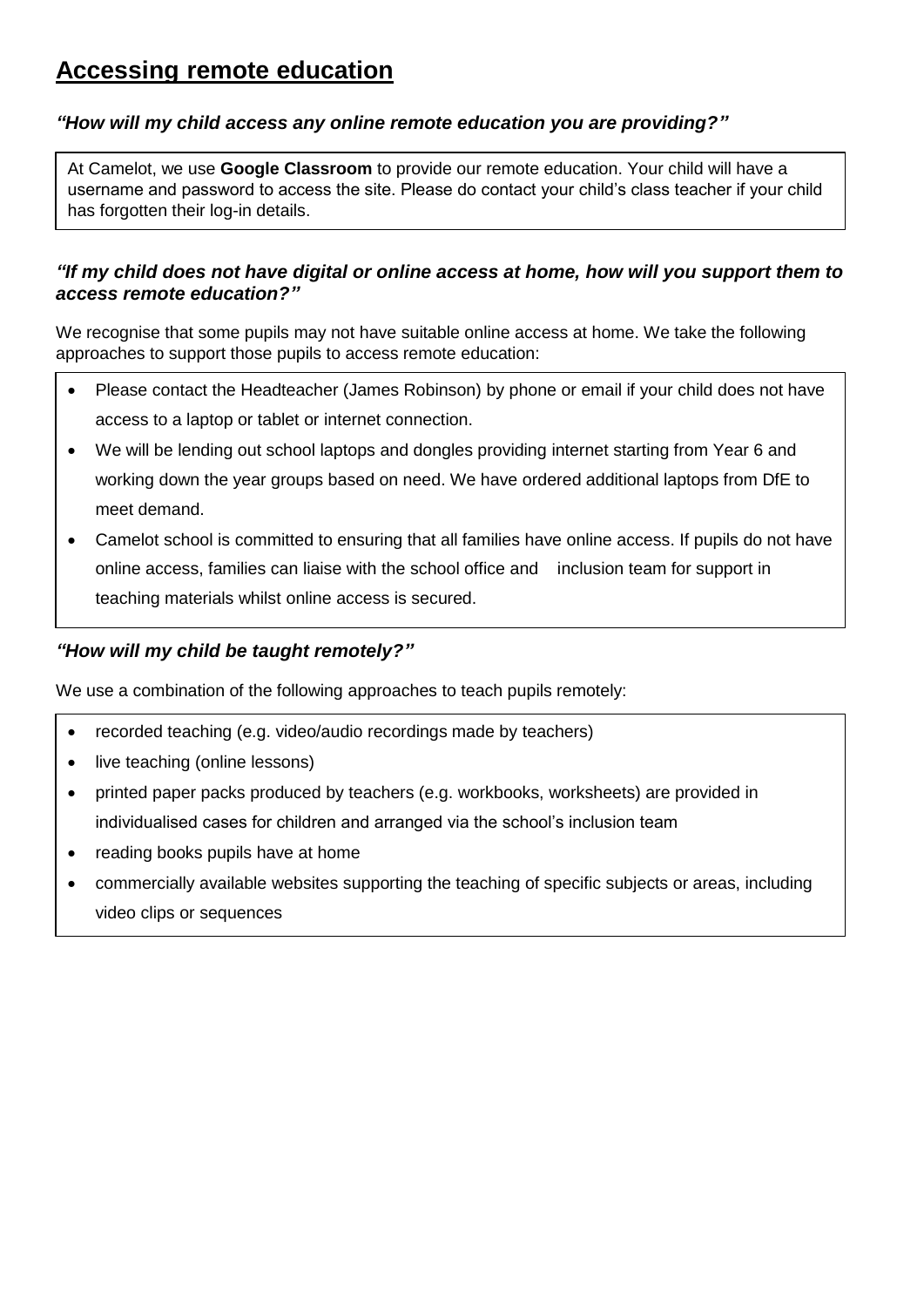### **Engagement and feedback**

#### *"What are your expectations for my child's engagement and the support that we as parents and carers should provide at home?"*

- We expect children to register on Google Classroom each morning between 8:45- 9.00 a.m.
- We then expect them to contribute fully to each lesson, by completing independent work and asking questions, according to their year group timetable (school day is from 8:45 a.m – 3:15 p.m)
- As parent or carer for your child, please ensure they are up, dressed and have had breakfast by 8:45 a.m so they are ready to log onto Google Classroom and register.
- Please support your child to complete their lessons and to take a mid-morning break and lunch break (according to their timetable), ensuring they have some time off-screen and outside (Covid restrictions permitting) during these breaks and after school.

#### *"How will you check whether my child is engaging with their work and how will I be informed if there are concerns?"*

- Each day your child's class teacher will complete a tracking sheet to say how engaged your child has been in the lessons that day.
- If there are any concerns (e.g. the child has not logged into Google Classroom that day or has submitted very little work), someone from the Inclusion team will contact you the following day.
- The Inclusion team will work with you to ensure there are no barriers to your child learning online and offer any other support that might be needed.

#### *"How will you assess my child's work and progress?"*

Feedback can take many forms and may not always mean extensive written comments for individual children. Our approach to feeding back on pupil work is as follows:

- Self-marking quizzes where children can receive immediate feedback on what they need to work on next
- Teachers will post the answers to questions the children have completed in order for children to self-assess their own work
- Whole class feedback where the teacher will look at all children's work and give feedback to the group the following lesson on what went well and even better if
- Live marking where the teacher completes written comments as the pupils are working
- Pupils will receive feedback in one of the above forms daily and we expect pupils to action the feedback they receive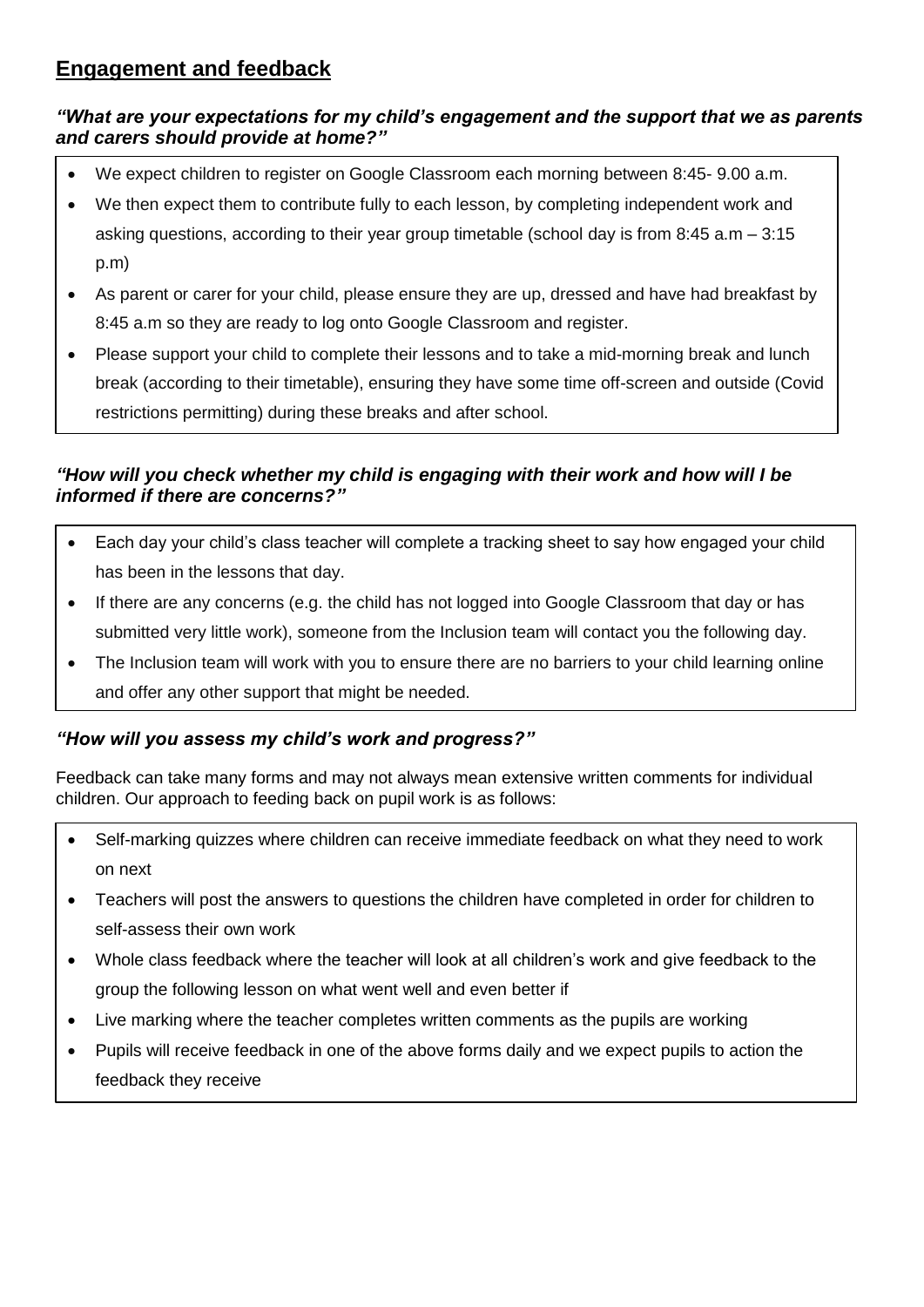## **Additional support for pupils with particular needs**

#### *"How will you work with me to help my child who needs additional support from adults at home to access remote education?"*

We recognise that some pupils, for example some pupils with special educational needs and disabilities (SEND), may not be able to access remote education without support from adults at home. We acknowledge the difficulties this may place on families, and we will work with parents and carers to support those pupils in the following ways:

- Teachers differentiate work to support children with SEND in the online classroom as they would in the physical classroom.
- The SENCO is in communication with all families whose children have EHCPs or need additional support to access a remote curriculum.
- Teachers post targeted videos and learning activities to ensure all children of all ages and abilities are able to access remote education.